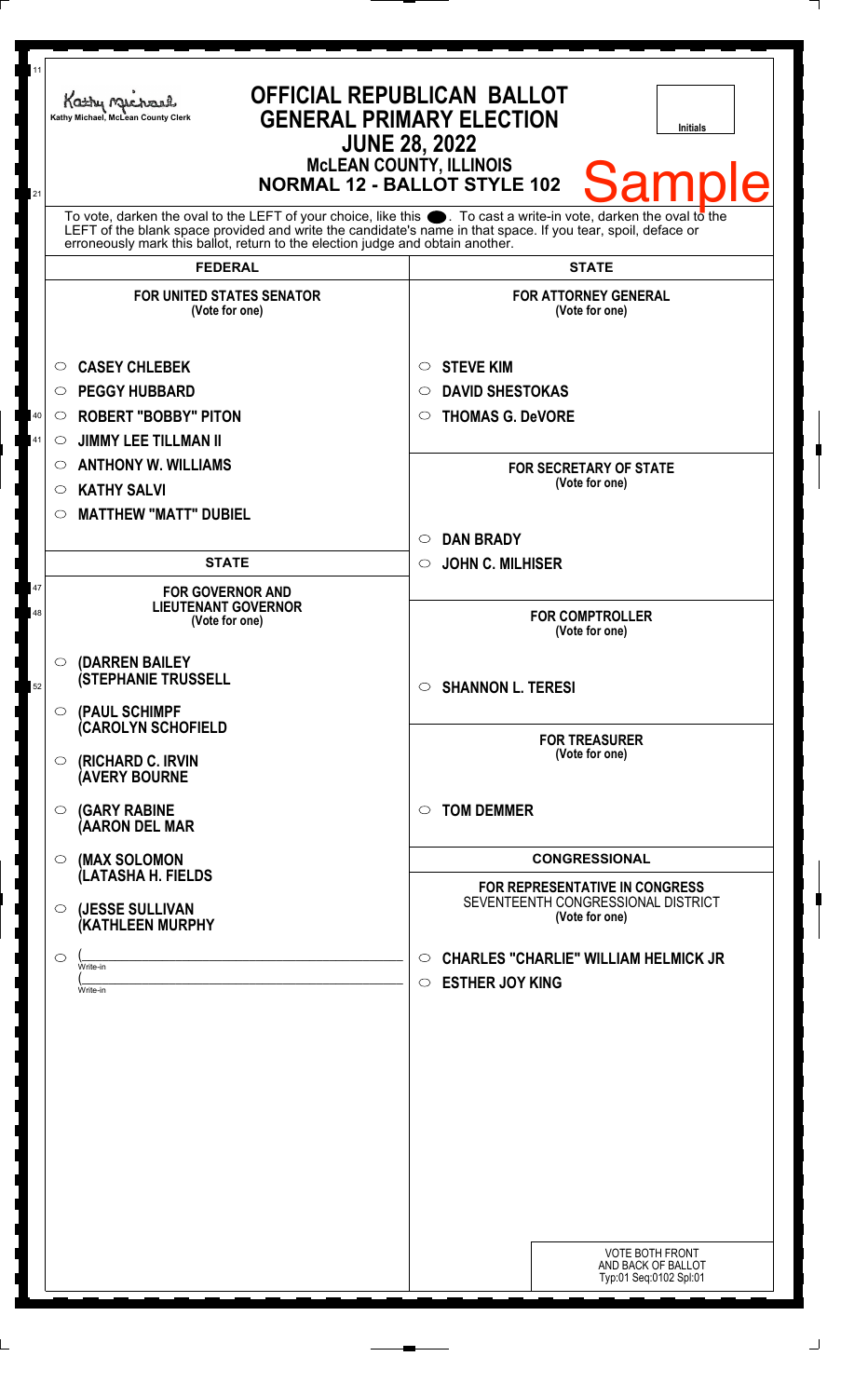|                                                                                                                | <b>OFFICIAL REPUBLICAN BALLOT - GENERAL PRIMARY ELECTION - JUNE 28, 2022</b>                                                        |
|----------------------------------------------------------------------------------------------------------------|-------------------------------------------------------------------------------------------------------------------------------------|
| <b>LEGISLATIVE</b>                                                                                             | <b>JUDICIAL</b>                                                                                                                     |
| <b>FOR STATE SENATOR</b><br>FORTY-SIXTH LEGISLATIVE DISTRICT<br>(Vote for one)                                 | FOR JUDGE OF THE CIRCUIT COURT<br>ELEVENTH JUDICIAL CIRCUIT<br>(To fill the vacancy of the Hon. Scott Drazewski)<br>(Vote for one)  |
| <b>DESI ANDERSON</b><br>$\circ$                                                                                | <b>CARLA BARNES</b><br>$\circ$                                                                                                      |
| <b>REPRESENTATIVE</b>                                                                                          |                                                                                                                                     |
| <b>FOR REPRESENTATIVE</b><br>IN THE GENERAL ASSEMBLY<br>NINETY-FIRST REPRESENTATIVE DISTRICT<br>(Vote for one) | FOR JUDGE OF THE CIRCUIT COURT<br>ELEVENTH JUDICIAL CIRCUIT<br>(To fill the vacancy of the Hon. Paul G. Lawrence)<br>(Vote for one) |
| <b>SCOTT PRESTON</b><br>$\circ$                                                                                | <b>DON KNAPP</b><br>$\circ$                                                                                                         |
| <b>JAMES S. FISHER</b><br>$\circ$                                                                              | <b>AMY McFARLAND</b><br>$\circ$                                                                                                     |
| <b>COUNTY</b>                                                                                                  | <b>PRECINCT</b>                                                                                                                     |
| <b>FOR COUNTY CLERK</b><br>(Vote for one)                                                                      | FOR PRECINCT COMMITTEEPERSON<br>NORMAL 12<br>(Vote for one)                                                                         |
| <b>KATHY MICHAEL</b><br>$\circ$                                                                                | <b>ROY J. WILLAN</b><br>$\circ$                                                                                                     |
| <b>FOR COUNTY TREASURER</b><br>(Vote for one)                                                                  |                                                                                                                                     |
| $\circ$ REBECCA C. McNEIL                                                                                      |                                                                                                                                     |
| <b>FOR COUNTY SHERIFF</b><br>(Vote for one)                                                                    |                                                                                                                                     |
| <b>MATT LANE</b><br>$\circ$                                                                                    |                                                                                                                                     |
| <b>REGIONAL OFFICE</b><br>OF EDUCATION                                                                         |                                                                                                                                     |
| FOR REGIONAL SUPERINTENDENT OF SCHOOLS<br>(DeWITT, LIVINGSTON, LOGAN AND McLEAN COUNTIES)<br>(Vote for one)    |                                                                                                                                     |
| <b>MARK E. JONTRY</b><br>$\circ$                                                                               |                                                                                                                                     |
| <b>COUNTY BOARD</b>                                                                                            |                                                                                                                                     |
| <b>FOR COUNTY BOARD MEMBER</b><br><b>COUNTY BOARD DISTRICT 4</b><br>(Vote for not more than two)               |                                                                                                                                     |
| <b>JERRY KLINKNER</b><br>$\circ$                                                                               |                                                                                                                                     |
| $\circ$ STEVE HARSH                                                                                            |                                                                                                                                     |
|                                                                                                                | YOU HAVE NOW<br><b>COMPLETED VOTING</b>                                                                                             |
|                                                                                                                | VOTE BOTH FRONT<br>AND BACK OF BALLOT<br>Typ:01 Seq:0102 Spl:01                                                                     |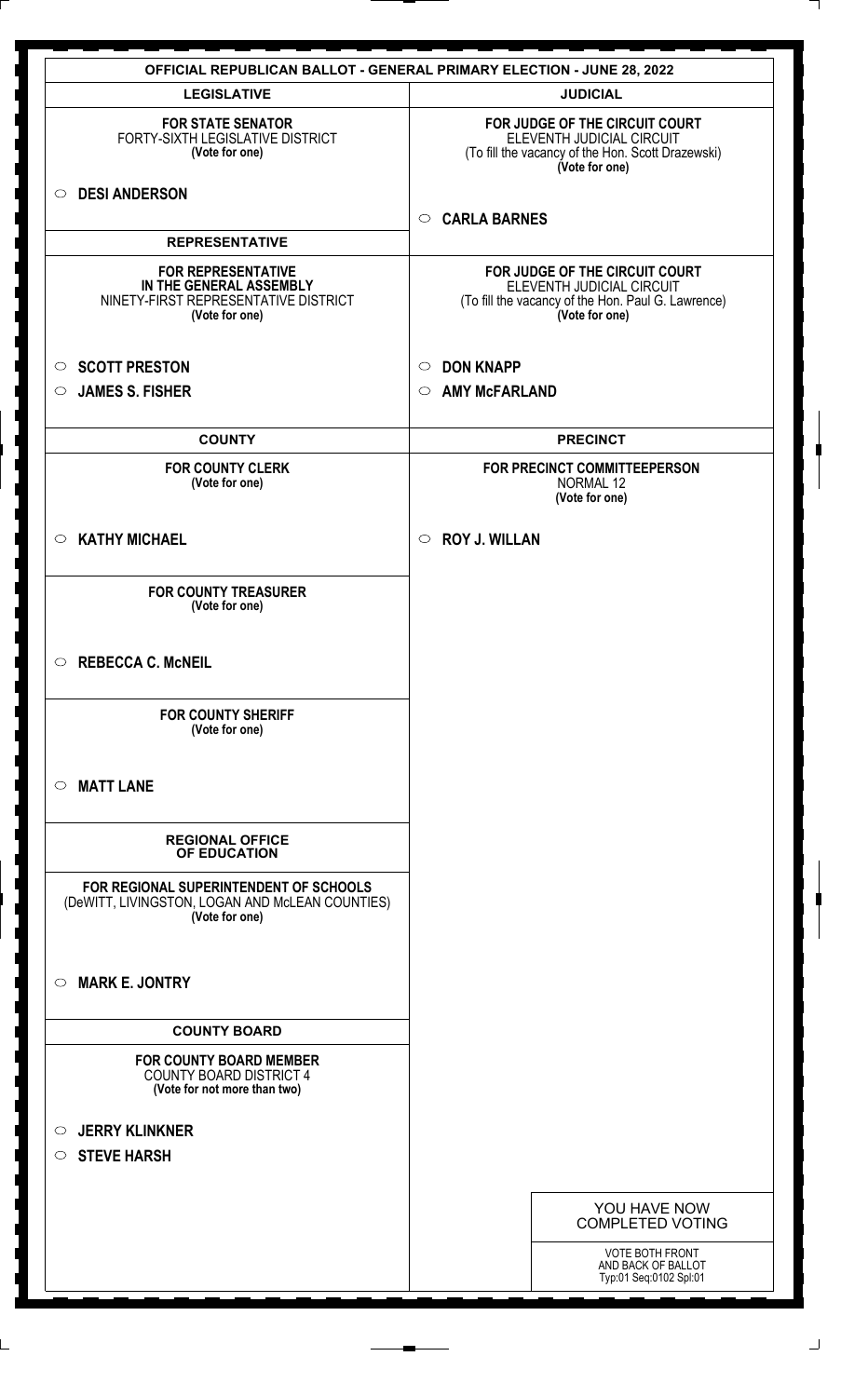| 11<br>21 | <b>OFFICIAL REPUBLICAN BALLOT</b><br>Kathy Michael<br><b>GENERAL PRIMARY ELECTION</b><br>Kathy Michael, McLean County Clerk<br>Initials<br><b>JUNE 28, 2022</b><br><b>McLEAN COUNTY, ILLINOIS</b><br><b>Samp</b><br><b>NORMAL 12 - BALLOT STYLE 103</b>                                                                |                                                                                                        |
|----------|------------------------------------------------------------------------------------------------------------------------------------------------------------------------------------------------------------------------------------------------------------------------------------------------------------------------|--------------------------------------------------------------------------------------------------------|
|          | To vote, darken the oval to the LEFT of your choice, like this $\bullet$ . To cast a write-in vote, darken the oval to the LEFT of the boral to the LEFT of the blank space provided and write the candidate's name in that space. I<br>erroneously mark this ballot, return to the election judge and obtain another. |                                                                                                        |
|          | <b>FEDERAL</b><br><b>FOR UNITED STATES SENATOR</b><br>(Vote for one)                                                                                                                                                                                                                                                   | <b>STATE</b><br><b>FOR ATTORNEY GENERAL</b><br>(Vote for one)                                          |
| 40<br>41 | <b>CASEY CHLEBEK</b><br>O<br><b>PEGGY HUBBARD</b><br>O<br><b>ROBERT "BOBBY" PITON</b><br>O<br><b>JIMMY LEE TILLMAN II</b><br>O                                                                                                                                                                                         | <b>STEVE KIM</b><br>$\circ$<br><b>DAVID SHESTOKAS</b><br>$\circ$<br><b>THOMAS G. DeVORE</b><br>$\circ$ |
|          | <b>ANTHONY W. WILLIAMS</b><br>O<br><b>KATHY SALVI</b><br>O<br><b>MATTHEW "MATT" DUBIEL</b><br>O                                                                                                                                                                                                                        | <b>FOR SECRETARY OF STATE</b><br>(Vote for one)                                                        |
|          | <b>STATE</b>                                                                                                                                                                                                                                                                                                           | <b>DAN BRADY</b><br>$\circ$<br><b>JOHN C. MILHISER</b><br>$\circ$                                      |
| 47<br>48 | <b>FOR GOVERNOR AND</b><br><b>LIEUTENANT GOVERNOR</b><br>(Vote for one)                                                                                                                                                                                                                                                | <b>FOR COMPTROLLER</b><br>(Vote for one)                                                               |
| 53       | <b>(DARREN BAILEY)</b><br>$\circ$<br><b>(STEPHANIE TRUSSELL</b><br>(PAUL SCHIMPF<br>$\circ$                                                                                                                                                                                                                            | $\circ$ SHANNON L. TERESI                                                                              |
|          | (CAROLYN SCHOFIELD<br>(RICHARD C. IRVIN<br>O.<br><b>(AVERY BOURNE</b>                                                                                                                                                                                                                                                  | <b>FOR TREASURER</b><br>(Vote for one)                                                                 |
|          | <b>(GARY RABINE</b><br>$\circ$<br>(AARON DEL MAR                                                                                                                                                                                                                                                                       | <b>TOM DEMMER</b><br>$\circ$                                                                           |
|          | (MAX SOLOMON<br>$\circ$<br>(LATASHA H. FIELDS                                                                                                                                                                                                                                                                          | <b>CONGRESSIONAL</b>                                                                                   |
|          | (JESSE SULLIVAN<br>$\circ$<br><b>(KATHLEEN MURPHY</b>                                                                                                                                                                                                                                                                  | <b>FOR REPRESENTATIVE IN CONGRESS</b><br>SEVENTEENTH CONGRESSIONAL DISTRICT<br>(Vote for one)          |
|          | $\bigcirc$<br>Write-in<br>Write-in                                                                                                                                                                                                                                                                                     | <b>CHARLES "CHARLIE" WILLIAM HELMICK JR</b><br>$\circ$<br><b>ESTHER JOY KING</b><br>$\circ$            |
|          |                                                                                                                                                                                                                                                                                                                        |                                                                                                        |
|          |                                                                                                                                                                                                                                                                                                                        |                                                                                                        |
|          |                                                                                                                                                                                                                                                                                                                        |                                                                                                        |
|          |                                                                                                                                                                                                                                                                                                                        | <b>VOTE BOTH FRONT</b><br>AND BACK OF BALLOT<br>Typ:01 Seq:0103 Spl:01                                 |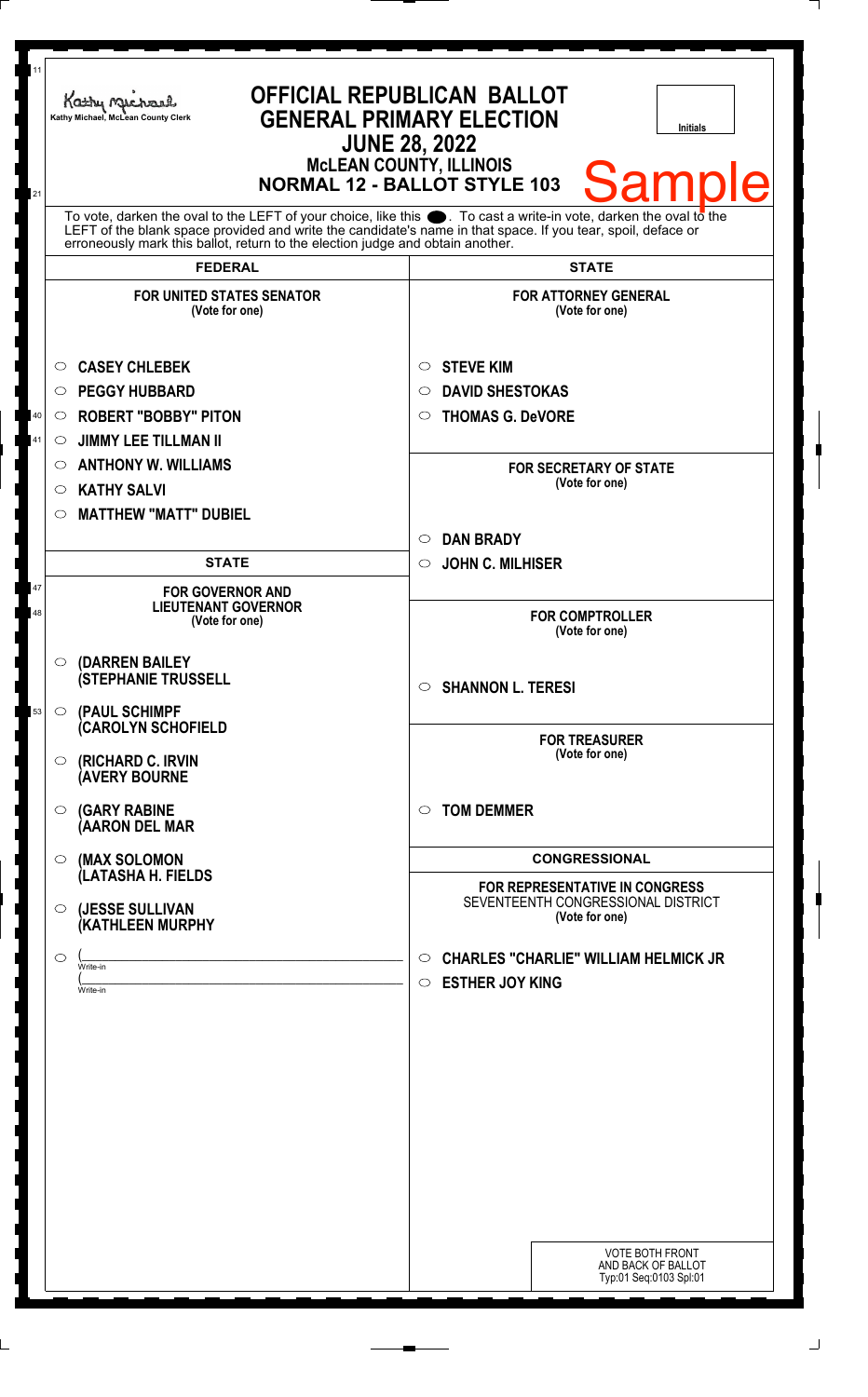|                                                                                                                | <b>OFFICIAL REPUBLICAN BALLOT - GENERAL PRIMARY ELECTION - JUNE 28, 2022</b>                                                        |
|----------------------------------------------------------------------------------------------------------------|-------------------------------------------------------------------------------------------------------------------------------------|
| <b>LEGISLATIVE</b>                                                                                             | <b>JUDICIAL</b>                                                                                                                     |
| <b>FOR STATE SENATOR</b><br>FORTY-SIXTH LEGISLATIVE DISTRICT<br>(Vote for one)                                 | FOR JUDGE OF THE CIRCUIT COURT<br>ELEVENTH JUDICIAL CIRCUIT<br>(To fill the vacancy of the Hon. Scott Drazewski)<br>(Vote for one)  |
| <b>DESI ANDERSON</b><br>$\circ$                                                                                | <b>CARLA BARNES</b><br>$\circ$                                                                                                      |
| <b>REPRESENTATIVE</b>                                                                                          |                                                                                                                                     |
| <b>FOR REPRESENTATIVE</b><br>IN THE GENERAL ASSEMBLY<br>NINETY-FIRST REPRESENTATIVE DISTRICT<br>(Vote for one) | FOR JUDGE OF THE CIRCUIT COURT<br>ELEVENTH JUDICIAL CIRCUIT<br>(To fill the vacancy of the Hon. Paul G. Lawrence)<br>(Vote for one) |
| <b>SCOTT PRESTON</b><br>$\circ$                                                                                | <b>DON KNAPP</b><br>$\circ$                                                                                                         |
| <b>JAMES S. FISHER</b><br>O                                                                                    | <b>AMY McFARLAND</b><br>$\circ$                                                                                                     |
| <b>COUNTY</b>                                                                                                  | <b>PRECINCT</b>                                                                                                                     |
| <b>FOR COUNTY CLERK</b><br>(Vote for one)                                                                      | FOR PRECINCT COMMITTEEPERSON<br>NORMAL 12<br>(Vote for one)                                                                         |
| <b>KATHY MICHAEL</b><br>$\circ$                                                                                | <b>ROY J. WILLAN</b><br>$\circ$                                                                                                     |
| <b>FOR COUNTY TREASURER</b><br>(Vote for one)                                                                  |                                                                                                                                     |
| <b>REBECCA C. McNEIL</b><br>$\circ$                                                                            |                                                                                                                                     |
| <b>FOR COUNTY SHERIFF</b><br>(Vote for one)                                                                    |                                                                                                                                     |
| <b>MATT LANE</b><br>◯                                                                                          |                                                                                                                                     |
| <b>REGIONAL OFFICE</b><br>OF EDUCATION                                                                         |                                                                                                                                     |
| FOR REGIONAL SUPERINTENDENT OF SCHOOLS<br>(DeWITT, LIVINGSTON, LOGAN AND McLEAN COUNTIES)<br>(Vote for one)    |                                                                                                                                     |
| <b>MARK E. JONTRY</b><br>$\circ$                                                                               |                                                                                                                                     |
| <b>COUNTY BOARD</b>                                                                                            |                                                                                                                                     |
| <b>FOR COUNTY BOARD MEMBER</b><br><b>COUNTY BOARD DISTRICT 3</b><br>(Vote for not more than two)               |                                                                                                                                     |
| <b>GEORGE O. WENDT</b><br>$\circ$<br><b>LYNDSAY BLOOMFIELD</b><br>$\circ$                                      |                                                                                                                                     |
|                                                                                                                | YOU HAVE NOW<br><b>COMPLETED VOTING</b>                                                                                             |
|                                                                                                                | VOTE BOTH FRONT<br>AND BACK OF BALLOT<br>Typ:01 Seq:0103 Spl:01                                                                     |

 $\perp$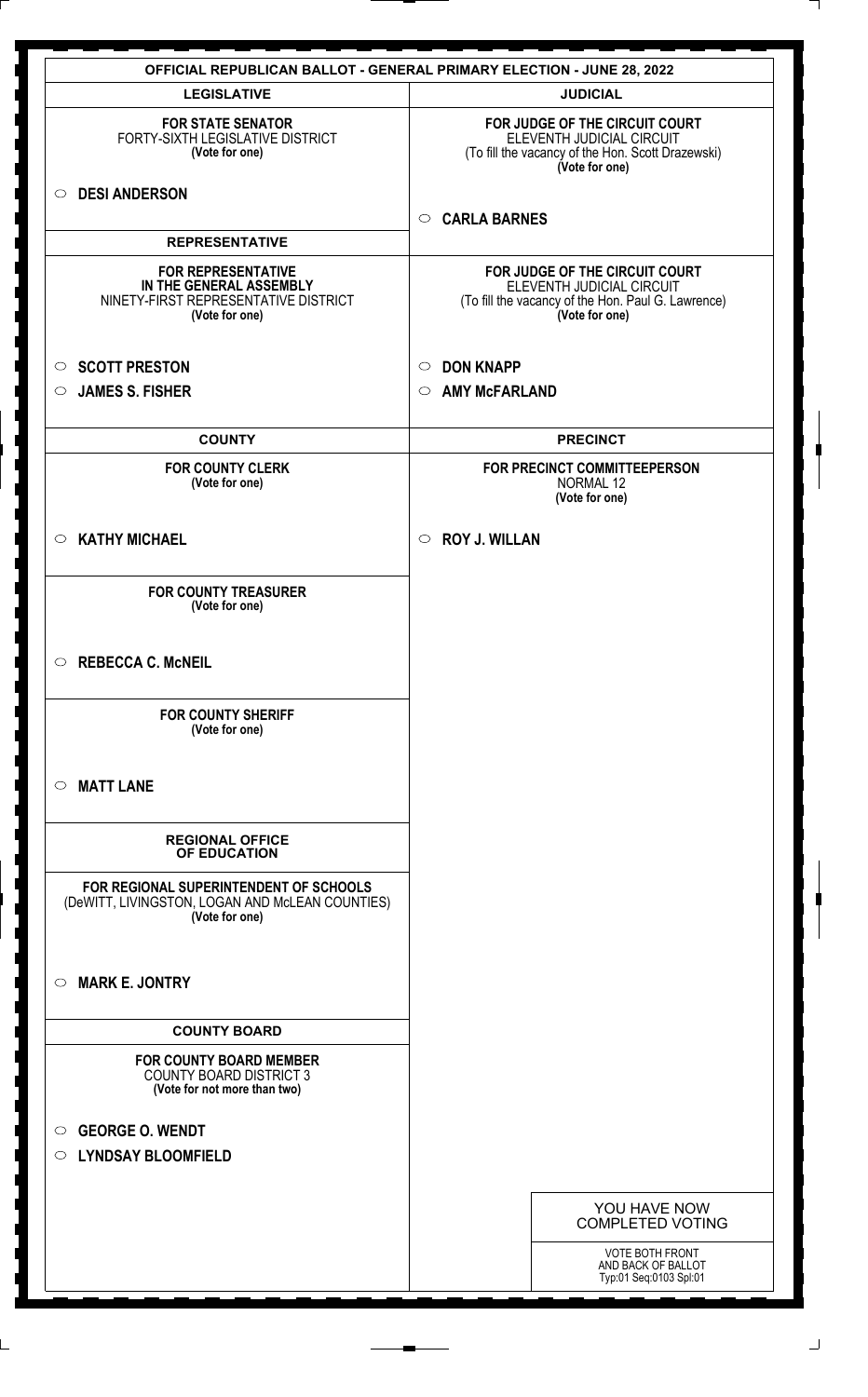| 11                                                                                                                                                                                                                                                                                               |                                                                                                                                                                                                          |                                                    |
|--------------------------------------------------------------------------------------------------------------------------------------------------------------------------------------------------------------------------------------------------------------------------------------------------|----------------------------------------------------------------------------------------------------------------------------------------------------------------------------------------------------------|----------------------------------------------------|
|                                                                                                                                                                                                                                                                                                  | <b>OFFICIAL REPUBLICAN BALLOT</b><br>Kathy Michael<br><b>GENERAL PRIMARY ELECTION</b><br>Kathy Michael, McLean County Clerk<br><b>Initials</b><br><b>JUNE 28, 2022</b><br><b>MCLEAN COUNTY, ILLINOIS</b> |                                                    |
| <b>Samp</b><br><b>NORMAL 12 - BALLOT STYLE 104</b><br>21<br>To vote, darken the oval to the LEFT of your choice, like this $\bullet$ . To cast a write-in vote, darken the oval to the LEFT of the blank space provided and write the candidate's name in that space. If you tear, spoil, deface |                                                                                                                                                                                                          |                                                    |
|                                                                                                                                                                                                                                                                                                  | erroneously mark this ballot, return to the election judge and obtain another.                                                                                                                           |                                                    |
|                                                                                                                                                                                                                                                                                                  | <b>FEDERAL</b>                                                                                                                                                                                           | <b>STATE</b>                                       |
|                                                                                                                                                                                                                                                                                                  | <b>FOR UNITED STATES SENATOR</b><br>(Vote for one)                                                                                                                                                       | <b>FOR ATTORNEY GENERAL</b><br>(Vote for one)      |
|                                                                                                                                                                                                                                                                                                  | <b>CASEY CHLEBEK</b><br>$\circ$                                                                                                                                                                          | <b>STEVE KIM</b><br>$\circ$                        |
|                                                                                                                                                                                                                                                                                                  | <b>PEGGY HUBBARD</b><br>$\circ$                                                                                                                                                                          | <b>DAVID SHESTOKAS</b><br>$\circ$                  |
| 40                                                                                                                                                                                                                                                                                               | <b>ROBERT "BOBBY" PITON</b><br>$\circ$                                                                                                                                                                   | <b>THOMAS G. DeVORE</b><br>$\circ$                 |
| 41                                                                                                                                                                                                                                                                                               | <b>JIMMY LEE TILLMAN II</b><br>$\circ$                                                                                                                                                                   |                                                    |
|                                                                                                                                                                                                                                                                                                  | <b>ANTHONY W. WILLIAMS</b><br>$\circ$                                                                                                                                                                    | <b>FOR SECRETARY OF STATE</b>                      |
|                                                                                                                                                                                                                                                                                                  | <b>KATHY SALVI</b><br>$\circ$                                                                                                                                                                            | (Vote for one)                                     |
|                                                                                                                                                                                                                                                                                                  | <b>MATTHEW "MATT" DUBIEL</b><br>O                                                                                                                                                                        |                                                    |
|                                                                                                                                                                                                                                                                                                  |                                                                                                                                                                                                          | <b>DAN BRADY</b><br>$\circ$                        |
|                                                                                                                                                                                                                                                                                                  | <b>STATE</b>                                                                                                                                                                                             | <b>JOHN C. MILHISER</b><br>$\circ$                 |
| 47<br>48                                                                                                                                                                                                                                                                                         | <b>FOR GOVERNOR AND</b><br><b>LIEUTENANT GOVERNOR</b><br>(Vote for one)                                                                                                                                  | <b>FOR COMPTROLLER</b>                             |
|                                                                                                                                                                                                                                                                                                  |                                                                                                                                                                                                          | (Vote for one)                                     |
|                                                                                                                                                                                                                                                                                                  | (DARREN BAILEY<br>$\circ$<br><b>(STEPHANIE TRUSSELL</b>                                                                                                                                                  | $\circ$ SHANNON L. TERESI                          |
|                                                                                                                                                                                                                                                                                                  | (PAUL SCHIMPF<br>$\circ$<br>(CAROLYN SCHOFIELD                                                                                                                                                           |                                                    |
| 54                                                                                                                                                                                                                                                                                               | (RICHARD C. IRVIN<br>$\circ$<br><b>(AVERY BOURNE</b>                                                                                                                                                     | <b>FOR TREASURER</b><br>(Vote for one)             |
|                                                                                                                                                                                                                                                                                                  | <b>(GARY RABINE</b><br>$\circ$<br>(AARON DEL MAR                                                                                                                                                         | <b>TOM DEMMER</b><br>$\circ$                       |
|                                                                                                                                                                                                                                                                                                  | (MAX SOLOMON<br>$\circ$                                                                                                                                                                                  | <b>CONGRESSIONAL</b>                               |
|                                                                                                                                                                                                                                                                                                  | (LATASHA H. FIELDS                                                                                                                                                                                       | FOR REPRESENTATIVE IN CONGRESS                     |
|                                                                                                                                                                                                                                                                                                  | (JESSE SULLIVAN<br>$\circ$<br>(KATHLEEN MURPHY                                                                                                                                                           | SIXTEENTH CONGRESSIONAL DISTRICT<br>(Vote for one) |
|                                                                                                                                                                                                                                                                                                  | ◯<br>Write-in                                                                                                                                                                                            | <b>DARIN LaHOOD</b><br>$\circ$                     |
|                                                                                                                                                                                                                                                                                                  | Write-in                                                                                                                                                                                                 | $\circ$ WALT PETERS                                |
|                                                                                                                                                                                                                                                                                                  |                                                                                                                                                                                                          | <b>JOANNE GUILLEMETTE</b><br>$\circ$               |
|                                                                                                                                                                                                                                                                                                  |                                                                                                                                                                                                          | <b>MICHAEL REBRESH</b><br>$\circ$                  |
|                                                                                                                                                                                                                                                                                                  |                                                                                                                                                                                                          |                                                    |
|                                                                                                                                                                                                                                                                                                  |                                                                                                                                                                                                          |                                                    |
|                                                                                                                                                                                                                                                                                                  |                                                                                                                                                                                                          |                                                    |
|                                                                                                                                                                                                                                                                                                  |                                                                                                                                                                                                          |                                                    |
|                                                                                                                                                                                                                                                                                                  |                                                                                                                                                                                                          |                                                    |
|                                                                                                                                                                                                                                                                                                  |                                                                                                                                                                                                          |                                                    |
|                                                                                                                                                                                                                                                                                                  |                                                                                                                                                                                                          |                                                    |
|                                                                                                                                                                                                                                                                                                  |                                                                                                                                                                                                          | <b>VOTE BOTH FRONT</b>                             |
|                                                                                                                                                                                                                                                                                                  |                                                                                                                                                                                                          | AND BACK OF BALLOT<br>Typ:01 Seq:0104 Spl:01       |
|                                                                                                                                                                                                                                                                                                  |                                                                                                                                                                                                          |                                                    |